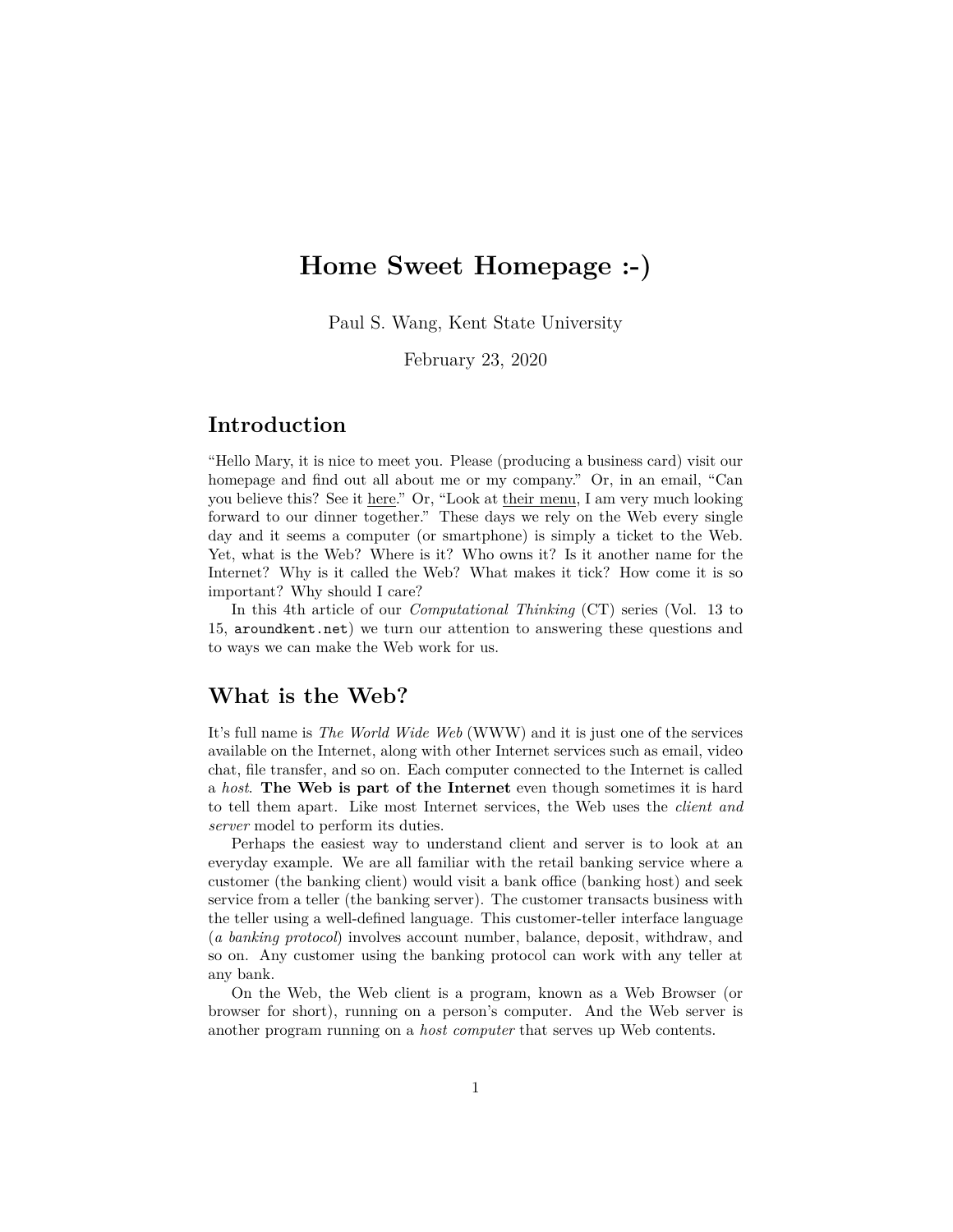

A person uses a browser to access the Web. Well-known browsers include Google Chrome, Firefox. Microsoft Edge, Apple Safari, and Opera. Using a browser you can visit any website where Web server programs are ready and waiting to render services.

HTTP (Hypertext Transfer Protocol) is the precisely defined common language spoken between a Web browser and a Web server. Like our banking protocol, HTTP enables any browser to interact with any server in a standard way. HTTPS encrypts HTTP traffic for security.

Fortunately, human users don't have to speak HTTP, using a browser all we do is point and click plus a few occasional keystrokes and the browser does the rest.

# **Where is the Web?**

The modern Web is indeed *of the people, by the people, for the people* of the world. The Web exists in the form of a wide collection of Web *server hosts* located all over the world. Each server host is a computer placed on the Internet that stores contents and programming ready to handle requests from any browser (Web client) that may come along. Usually, a Web host can serve up many websites each identified by a Web address known as a *URL* (Uniform Resource Locator). Examples are

http://amazon.com http://weather.com http://my.clevelandclinic.org http://www.kent.edu https://chase.com

and http://aroundkent.net the website of this magazine.

The speed of the Internet makes the actual physical location of a server host less important. Still a close-by server would deliver contents to you a bit faster than one that is on the other side of the globe.

Webpages are coded in HTML (Hypertext Markup Language) that uses *markup tags* to organize page contents such as headings, sections, paragraphs, pictures, videos, tables, and *hyperlinks*. Hyperlinks use URLs to connect parts of the webpage to other webpages, as well as other data/services, anywhere in the world. The hyperlinks form an extensive web structure of interconnected webpages and hence the name World Wide Web.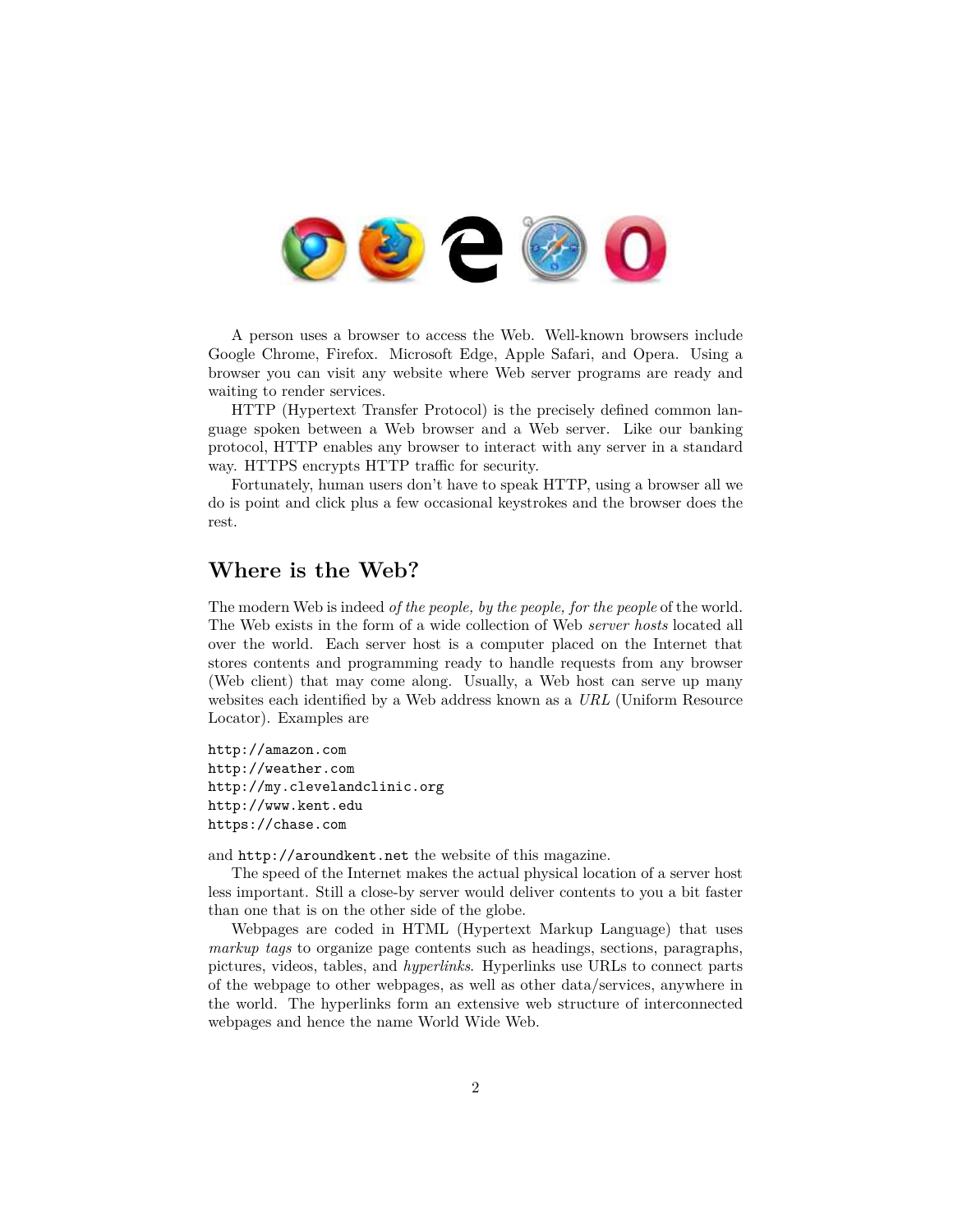Links to different contents such as pictures, audio, video, PDF and other formats allow the Web to deliver any information to any visitor 24/7. What's more, URLs can also link to services such as file download, email, phone, skype, GPS coordinates etc. for one-click/one-tap access. How wonderful is that?

# **It's A Brand New World!**

The Web brings the whole world to our fingertips and is changing our lives and the way we go about doing things in profound ways. Firing up a browser, we can shop, learn, socialize, listen to music, watch video, play games, invest, and work immediately, from anywhere at any time.

The Web bridges the gap between countries and civilizations, empowers people in cities and rural areas alike, enables individual entrepreneurship, as well as encourages free sharing of information. When is the last time you drive to different stores to find products or to compare prices, visit the library, rent a movie from a store, or buy a plane ticket from a local travel agency? Where can you find yellow pages or white pages phone books?

The Web is a medium for sharing. People share their pictures, funny videos, plumbing knowhow, recipes, gardening tips, DIY instructions, and so forth on the Web. Individuals sell their crafts, artistic creations, and used books, computers, cellphones on the Web.

Looking for information? Find it on the Web.

- You can find images and pictures fitting your description.
- You can find videos and movies to watch.
- You can find products and see reviews from actual consumers who had used them.
- You can find directions to any address, its GPS coordinates and navigate to that location.
- You can find translations between over 100 languages and listen to their pronunciation.
- You can find academic and scientific research articles/books in all fields.

Of course, you can purchase all kinds of products and services, many made available only on the Web. You can attend video conferences, do banking, get health insurance, and pay taxes (!) too.

What's more, you can even do mathematics, including algebra, trigonometry, and calculus, on the Web. See these live demos at the Institute for Computational Mathematics (Kent State University):

#### icm.mcs.kent.edu/research/demo.html

Indeed, it seems you can find anything and everything on the Web.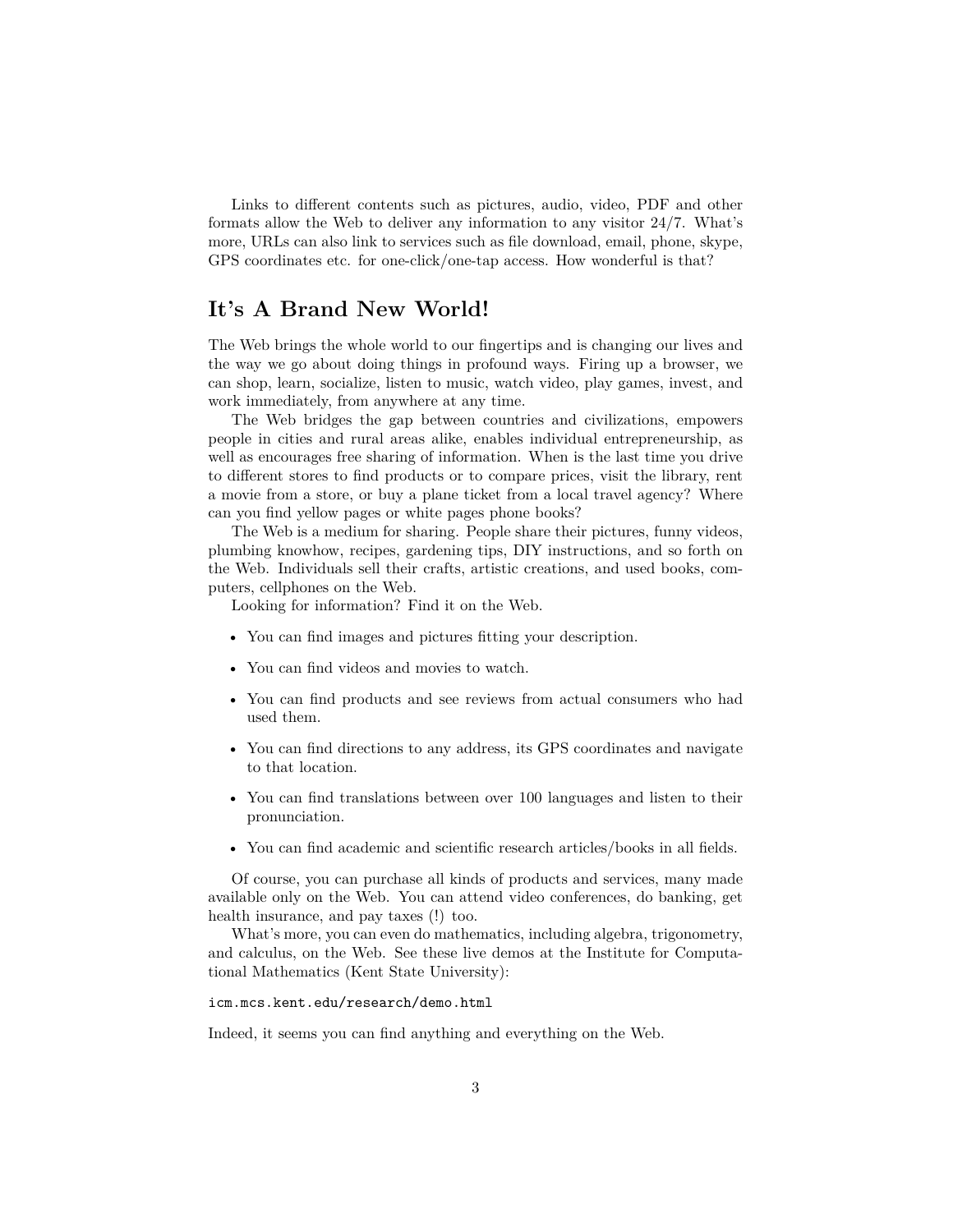#### **The Answer Is ...**

Human beings are always curious and thirsty for information. Not so long ago people with means displayed their prize possession the Encyclopædia Britannica in their homes. But now Wikipedia, created and maintained by volunteers all over the world, is free for all on the Web.

No matter what questions you have or what information you are seeking, more than likely, the answers are on the Web. All you have to do is to look for it. Web search engines are built precisely for that purpose.

A search engine automatically and continuously visits all parts of the Web and stores its findings in huge indexing databases organized for fast retrieval. Just ask the right question and a search engine can find the answers for you instantly. In this new environment, good Web search skills can be very handy.

### **Search Engine Tips**

The most popular and widely used search engine is Google. But all Web search engines are used in entirely similar ways: You enter one or more keywords for the search. The search engine looks for webpages containing the given keywords.



When doing a search it is important to provide the intended context. For example, if you enter *subway* as the keyword you may get info on the Subway restaurant instead of a transportation system. If you enter *Indians* you may get a baseball team instead of a people.

It also helps to add year, time, location, and other qualifiers to your search to make it more specific. With a precise and unambiguous search phrase, you often can get good leads immediately. If not, looking at the search results will give you ideas to refine your search.

For further information, why not look up *google search tips*?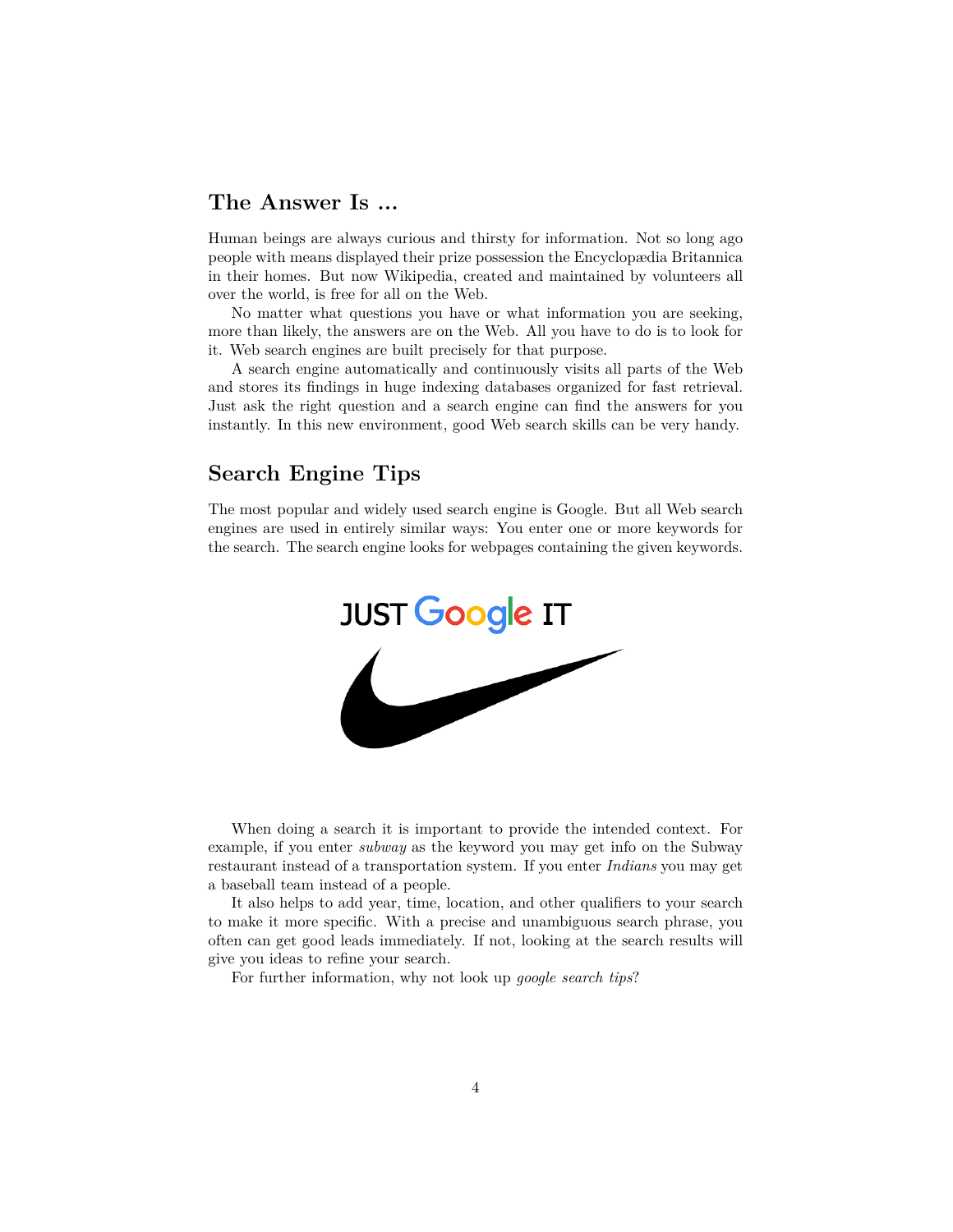# **Web Browser Tips**

We all use Web browsers extensively whenever we get online. So it pays to know how to use browsers effectively. Here are a few pointers.

- Homepage—Every time a browser starts, it automatically loads a designated *homepage*. Why not make it the most useful site for yourself? Go to your browser *control menu* (usually three lines or three dots on the top right) and choose preferences to set your startup homepage.
- Sizing the browser window—Press and hold the left mouse button on the browser *title bar* (the topmost bar) and drag it to reposition your browser window. Drag a window border to expand or shrink the window. Right click on the title bar to *maximize*, *unmaximize*, or *minimize* the window.
- Zoom in and out—From the *View menu* you can zoom in/out for a better view of page contents. From the keyboard use  $CONTROL + (holding down)$ the CONTROL key and press  $+)$  and CONTROL  $-$ . On a touch screen use the pinch/unpinch gesture.
- Bookmarks bar—By placing bookmarks on the *bookmarks bar* you make it easy to go to often-used sites. Just select the URL in the Location field and drag it to the bookmarks bar. Often the title of the bookmark is way too long. You can edit the title by right clicking the bookmark and edit the title property.
- Links—In a webpage, text and images can be links. Hover the mouse over a link usually shows the *tooltip text* telling you more about the link before you click it. Click a link to load it into the current tab. Middle click it to open it in a new tab, right click it to perform other operations on the link including saving the linked-to document on your computer.
- Sharing—See a webpage of interest and wanted to share it with someone? Simply use the *File menu* and select email. You can also print a hardcopy or into a file.
- Page scrolling—The arrow keys make it simple to scroll page contents up/down left/right. Your mouse middle wheel button can scroll up/down too. On a touchscreen, a finger swipe achieves scrolling. When enjoying a video in full-screen mode, you can exit fullscreen with the esc (escape) key or tapping the touchscreen.
- Tabs—Click on a tab to switch to it. Middle click a tab to close it. Right click the tab to perform other operations.
- Browser plugins and extensions—Go to the browser control menu and select Add-ons or Extensions. Finding something you like, you can install the plugin or extension to your browser right away.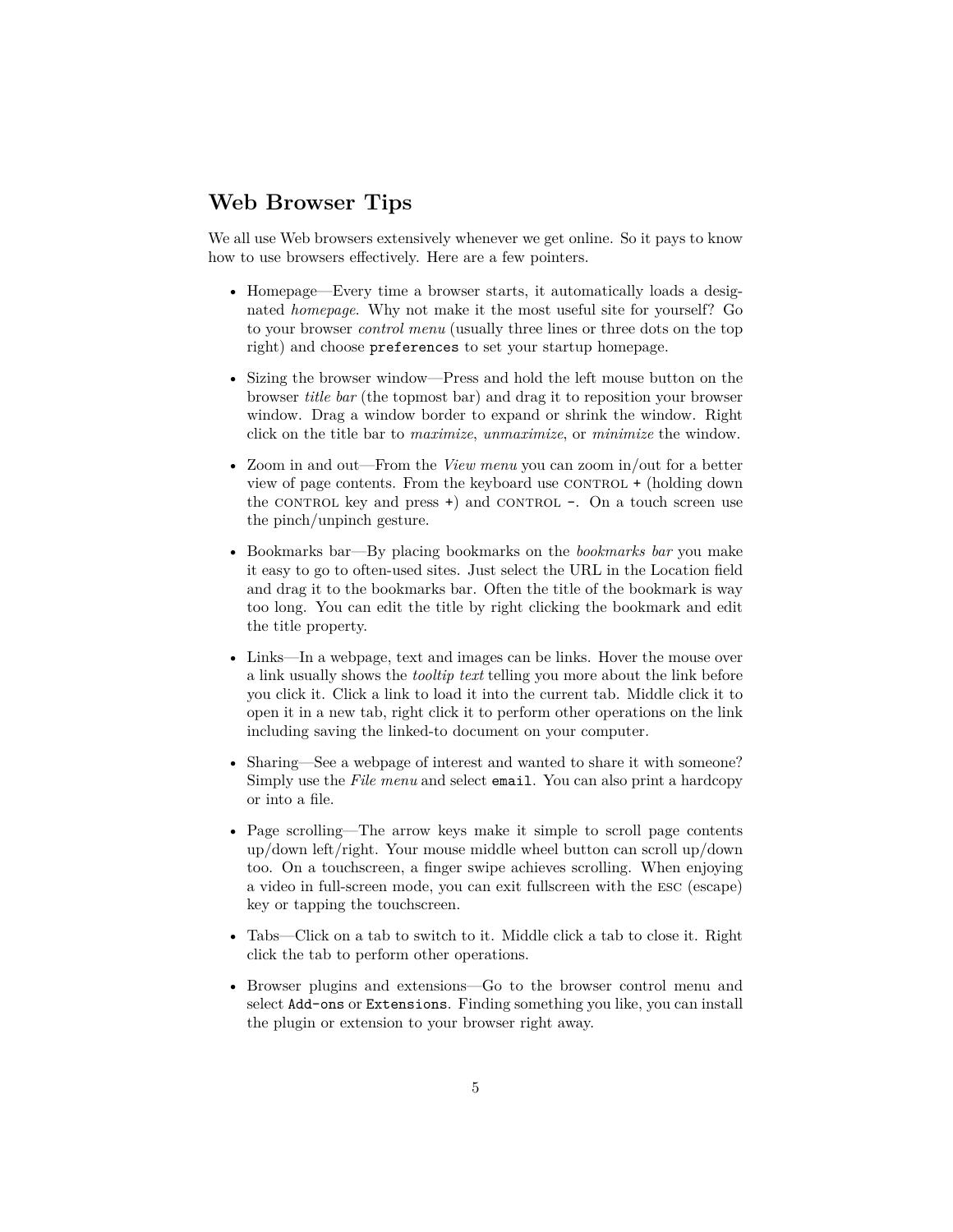In this digital age, we all want maximum functionality for our tools and gadgets. But then many of us won't bother reading the owner's manual. So we end up paying a lot for a very smart device and then use it as a very dumb one. So who is cheating who? Here is a CT rule:

*CT: Learn to use your device or app, configure it to your liking, and enjoy*.

### **Your Own Website**

The Web is a two-way street. You obtain info and services from it and you provide info and services to it. To do the latter, many choose to set up their own website.

In planning your website pay attention to

- What are the goals and functions you want your website to achieve?
- Who are the intended audiences?
- What contents (words, pictures, videos) will the site display?
- What operations will the site perform?
- Do you have/want a logo for your site?
- What visual feel/effect do you wish the site to convey? Warm, cool, funny, serious, friendly, official, all-business, or funky?

A website can easily do many things: advertising, information dissemination, selling, receiving donations, recruiting, and customer service. Website owners need to provide the site requirements and the contents. But then you need help from a Web developer who can do the visual design, layout, navigation scheme and, just as importantly, the programming, for you. Attempting to read "*HTML for Dummies in 24 Hours*" and do this yourself is usually a mistake.

Make sure that your site works for both regular and mobile browsers. A 2016 *The Guardian* article reported

"*Mobile devices are used more than traditional computers for web browsing, as smartphone and tablet use overtook desktop for the first time, October figures show.*"

To place your website on the Web, you first need to register a *domain name*, *something\_nice*.com or *another\_thing*.org for example. Go to a *domain name registrar* to find what's available and register. There is a small yearly registration fee (usually \$15 to \$30).

Then you need *Web hosting* by a service provider such as GoDaddy.com or Webtong.com where you pay around \$10/month for hosting services which can include email accounts for your organization as well. Faculty and students in colleges often can place their homepages up on a school Web server for free.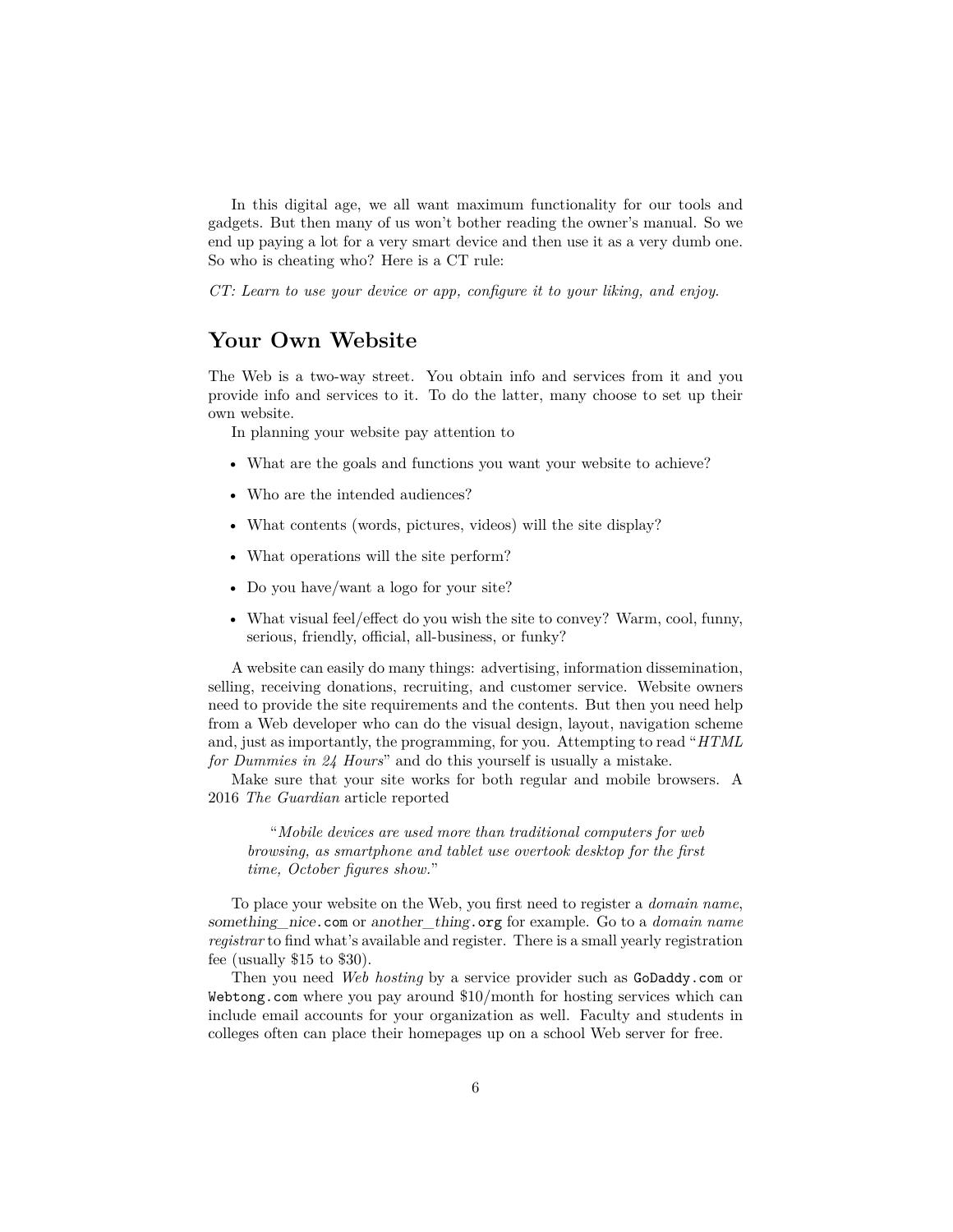Remember a website is the new front office for your organization or business. You need to make sure it gives a good impression and is always informative and up-to-date. Any inquiries from the site are received and processed quickly. Any changes in business practices such as business hours, pricing, contact information, procedures and so on are also reflected immediately on your website. Misinformation on your site can be a disaster and managing the website must be folded into regular routines of your business. This includes encouraging and responding to online feedback from your site.

### **Be Careful**

Because the Web is open and world-wide, not everything you read on it is accurate or even true. Hackers can put up a fake website with little difficulty.

Therefore, we must be careful when accessing the Web, when entering login information, when purchasing, and performing financial transactions. A previous article in this CT series talks about cyber security can be a good read:

#### aroundkent.net/cyber-security--how-not-to-be-a-fish.html

Teachers should worry about students copy-and-pasting information in their homework or term papers. Guess what? You can find free tools, just search for "best tools to check for plagiarism".

Pictures and videos can be altered digitally. News can even be based on rumors. When in doubt, do a Web search and you can soon find the truth.

#### **Summary**

In summary, the Web is part of the Internet where Web hosts store and provide information and programming. The Web has these important technological ingredients:

- Web browsers—The user agents for the Web functioning as a Web client.
- Web servers—Programs running on Web hosts that deliver Web contents and services.
- HTTP and HTTPS—The hypertext transfer protocol is the language between Web servers and clients.
- HTML—The hypertext markup language is used to code webpages.
- URL—The Uniform Resource Locator is used to link to all kinds of content and services.
- Domain names—Registered Web addresses belonging to individuals and organizations.